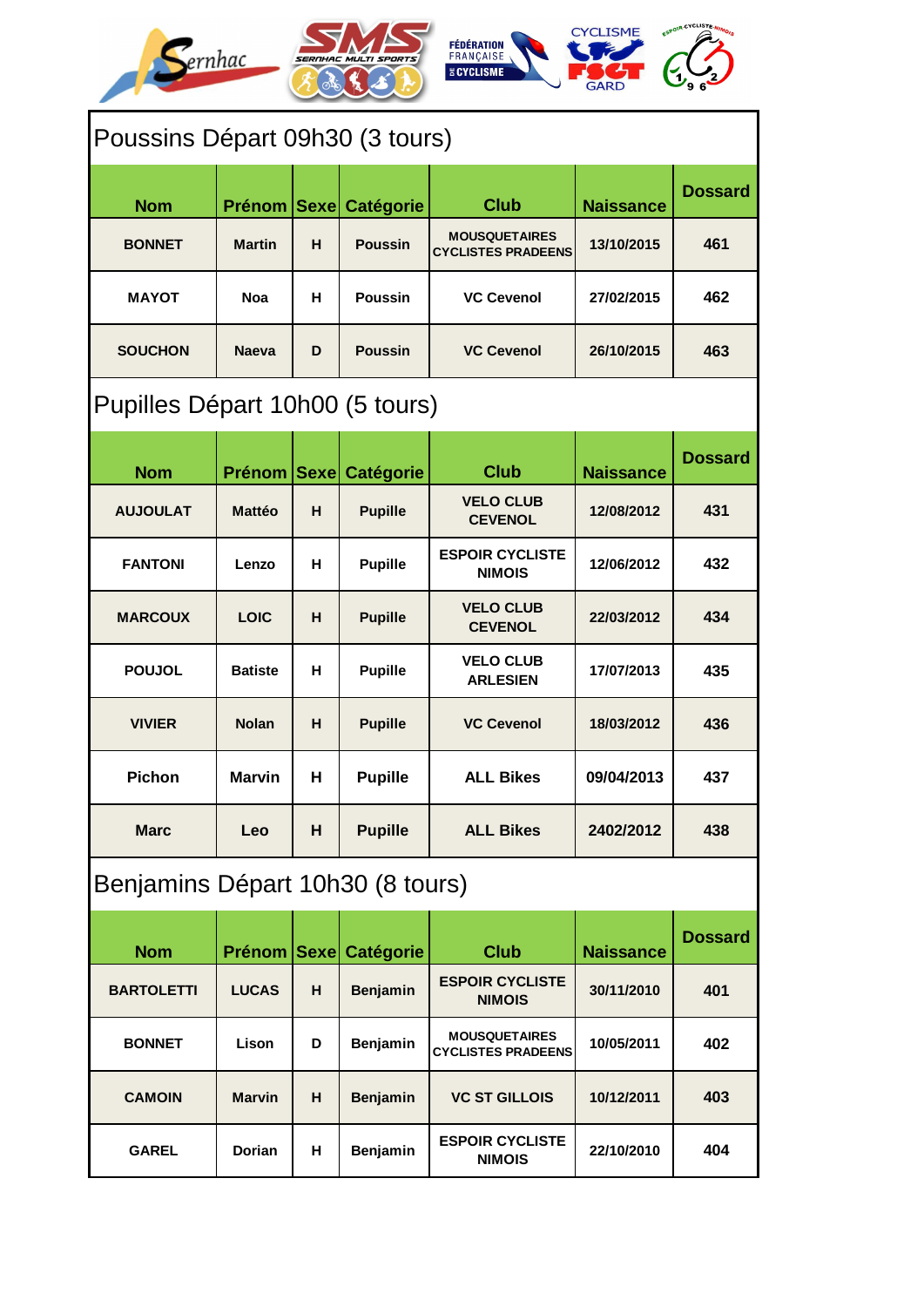| <b>HERVIOU</b>                  | Corwin          | H           | <b>Benjamin</b>  | <b>VELO CLUB</b><br><b>ARLESIEN</b>               | 10/09/2011       | 405            |  |
|---------------------------------|-----------------|-------------|------------------|---------------------------------------------------|------------------|----------------|--|
| <b>LOUAIZIL</b>                 | <b>Noe</b>      | н           | Benjamin         | <b>CSO MILLAU</b>                                 | 28/01/2011       | 406            |  |
| <b>PLANUD</b>                   | Leny            | н           | Benjamin         | <b>VC Arlesien</b>                                | 30/09/2010       | 407            |  |
| <b>RANFAING</b>                 | <b>Mathilde</b> | D           | Benjamin         | LE CRES SPORT<br><b>VILLE &amp; VELO</b>          | 30/10/2010       | 408            |  |
| <b>TAVARNER</b>                 | <b>NAIS</b>     | D           | Benjamin         | <b>VC Cevenol</b>                                 | 03/06/2010       | 409            |  |
| <b>TEISSIER</b>                 | Louis           | н           | Benjamin         | <b>VC Arlesien</b>                                | 27/11/2010       | 410            |  |
| <b>Fabre</b>                    | <b>Perrine</b>  | D           | <b>Benjamine</b> | <b>Mousquetaires</b><br><b>Cyclistes Pradeens</b> | 02/06/2010       | 411            |  |
| <b>Pichon</b>                   | Andy            | н           | <b>Benjamin</b>  | <b>ALL Bikes</b>                                  | 02/04/2011       | 412            |  |
| <b>Marc</b>                     | <b>Esteban</b>  | H           | <b>Benjamin</b>  | <b>ALL Bikes</b>                                  | 27/07/2010       | 413            |  |
| Minimes Départ 11h00 (16 tours) |                 |             |                  |                                                   |                  |                |  |
|                                 |                 |             |                  |                                                   |                  |                |  |
| <b>Nom</b>                      | <b>Prénom</b>   | <b>Sexe</b> | Catégorie        | <b>Club</b>                                       | <b>Naissance</b> | <b>Dossard</b> |  |
| <b>BELENGUER</b>                | <b>Pablo</b>    | н           | <b>Minime</b>    | <b>VELO CLUB</b><br><b>ARLESIEN</b>               | 06/04/2008       | 281            |  |
| <b>MONNET</b><br><b>AGUILAR</b> | <b>Guilhem</b>  | н           | <b>Minime</b>    | <b>VELO CLUB</b><br><b>CEVENOL</b>                | 13/01/2009       | 282            |  |
| <b>MUSCAT</b>                   | Gabin           | H           | <b>Minime</b>    | <b>ESPOIR</b><br><b>CYCLISTE NIMOIS</b>           | 18/10/2009       | 283            |  |
| <b>PASCAL</b>                   | <b>Numa</b>     | н           | <b>Minime</b>    | <b>VELO CLUB</b><br><b>ARLESIEN</b>               | 11/12/2008       | 284            |  |
| <b>PRAT</b>                     | <b>Matthieu</b> | н           | <b>Minime</b>    | <b>LE CRES SPORT</b><br><b>VILLE &amp; VELO</b>   | 31/05/2008       | 285            |  |
| <b>SETTE</b>                    | <b>WILLIAM</b>  | н           | <b>Minime</b>    | <b>VELO CLUB</b><br><b>ARLESIEN</b>               | 22/08/2009       | 286            |  |
| <b>TOCHE</b>                    | <b>LOUIS</b>    | н           | <b>Minime</b>    | <b>VC ST GILLOIS</b>                              | 22/01/2009       | 287            |  |
| <b>VOORDECKER</b>               | <b>MATHEO</b>   | н           | <b>Minime</b>    | <b>VELO CLUB</b><br><b>CEVENOL</b>                | 22/01/2008       | 288            |  |